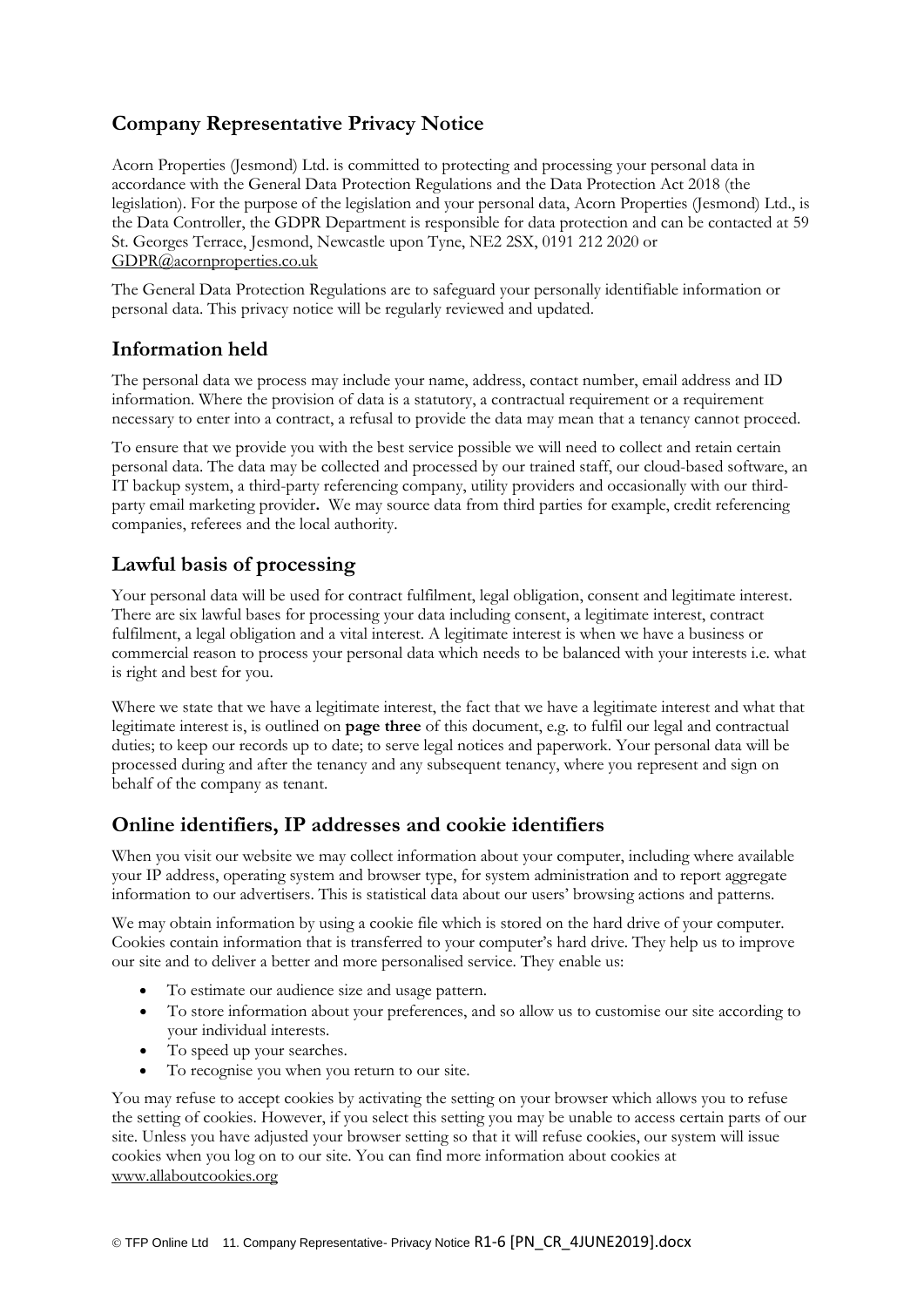This policy only applies to our site. If you leave our site via a link or otherwise, you will be subject to the privacy policy of that website provider. We have no control over that privacy policy or the terms of the website and you should check their privacy policy before continuing to access the site.

## **Recipients of personal data**

It will be necessary for us to process or share all or some of your personal data with a range of individuals, businesses and organisations and these may include those listed from **page three** of this document.

#### **Where is the data stored?**

Your personal data is stored in the way described from **page three** of this document and the data is always stored within the European Union or outside of the European Union but with an organisation operating under the General Data Protection Regulations.

#### **Retention period & criteria used to determine the retention period**

We will retain some elements of your personal data for up to the time defined from **page three** of this document, after the end of the tenancy. The information which can be anonymized will be that which is no longer required for either contractual fulfilment or a legitimate interest. If the lawful basis for processing your data was consent then you may withdraw such consent at any time.

### **Your rights**

You have a right of access to check your personal data to verify the lawful basis of processing. We are obliged to respond to an access request within 30 days and may not charge a fee unless the request is unfounded, excessive or repetitive. If a fee is charged it is to be a reasonable fee based upon the administrative cost of providing the information.

You have a right to rectification if the data we hold is either inaccurate or incomplete. If your data has been disclosed to third parties then we must inform them of the rectification, where possible.

You have a right to require erasure of your data when consent is our basis of processing (the right to be forgotten). You may request that your personal data be erased, for example, where there is no compelling reason for its continued processing or where you withdraw consent. We will comply with your request unless we have another basis of processing justifying our retaining the data (for example a legal requirement or the defence of a legal claim).

You have some rights to ask us to restrict processing i.e. to block or supress processing where, for example, the data may be incorrect and whilst the accuracy is verified. We are permitted to store the data.

### **Your right to object**

You do have a right to object to further processing of your personal data. We may be required to stop processing unless there is some other legitimate basis of processing such as a legitimate interest or a requirement for the exercise or defence of a legal claim.

### **Withdrawal of consent**

Where the lawful basis for processing is your consent, you may withdraw consent at any time by writing to, GDPR Department, Acorn Properties (Jesmond) Ltd. at 59 St. Georges Terrace, Jesmond, Newcastle upon Tyne, NE2 2SX or emailing [gdpr@acornproperties.co.uk](mailto:gdpr@acornproperties.co.uk)

### **How to lodge a complaint with the supervisory authority**

The supervisory authority responsible for data protection is the Information Commissioners Office (ICO) to whom concerns may be reported by phone on **0303 123 1113 or** +44 1625 545 745 if calling from outside the UK, by email using the form on the website ico.org.uk or the livechat function.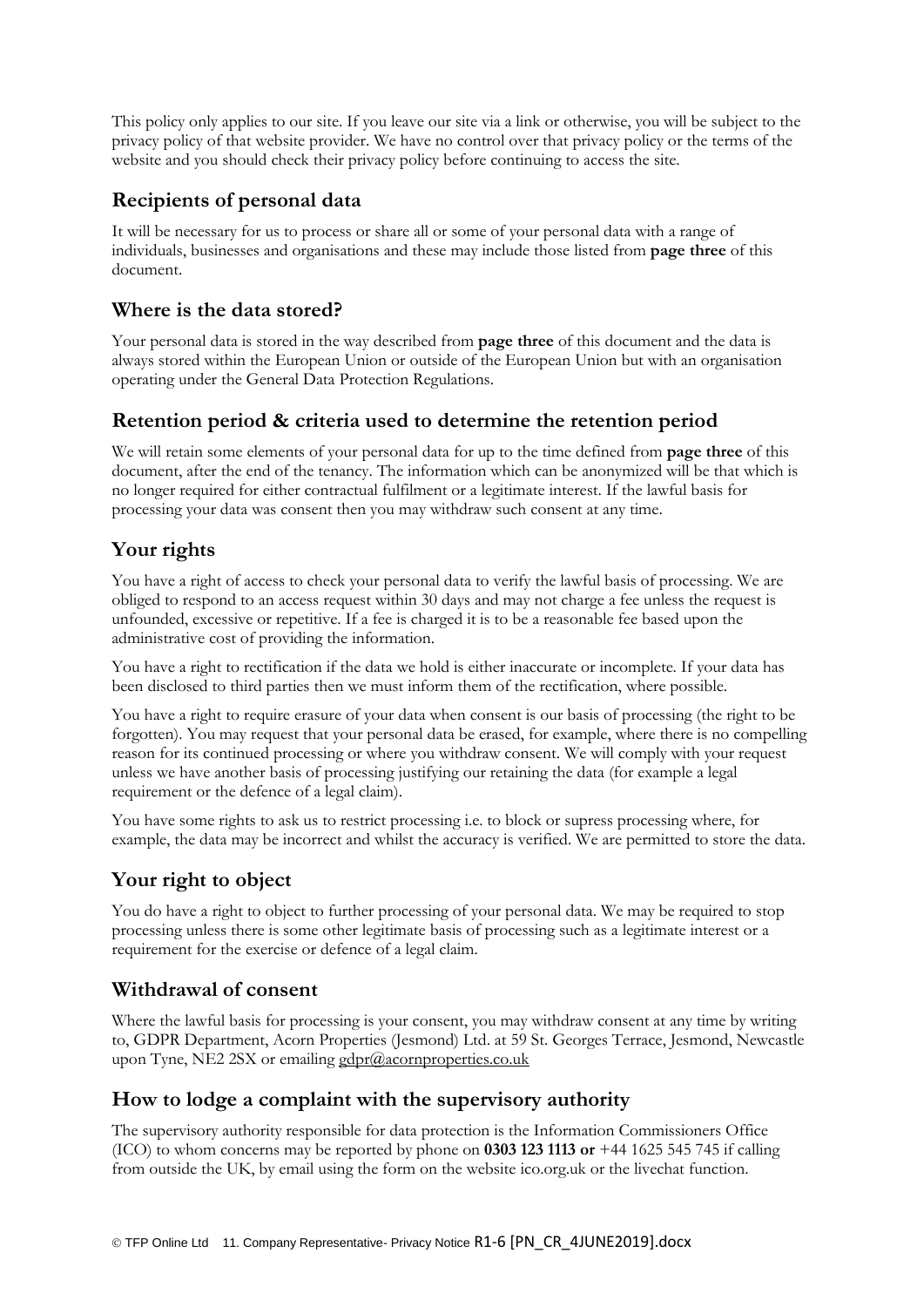# **Acorn Properties (Jesmond) Ltd. General Data Protection for Company Representatives**



#### WHAT DO WE COLLECT?

As a company representative, we need certain information in order to create a tenancy record and legal documentation for you. These include your:

- Name
- Email address
- ID information (for Right to Rent checking)
- A third part referencing service may require details of your employer's information, current landlord, next of kin and dependant information.

#### WHO IS COLLECTING MY DATA?

Initially when you contact our offices one of our trained staff will collect your data for processing. If you register yourself or via a portal then the website or portal provider will collect the information and pass it on to our team. Once you register interest in a property, additional information listed above will be collected by a third-party referencing company or a member of our team.

#### WHY ARE YOU COLLECTING MY DATA?

As a company representative, we may need your information in order to create a record on our property management software. This enables us to process the company application and to keep you up to date with the progress of the let as well as to keep you in the know during the tenancy with important updates. It also gives us relevant information to create a tenancy agreement and comply with deposit legislation and the home office for Right to Rent checks. Some of this information will be given from you directly to our third-party referencing service, you only have to do this once. They will provide us with a report containing the information once complete.

#### SO, WHAT IS YOUR LAWFUL BASIS FOR COLLECTING MY DATA?

There are several lawful basis for collecting your data as a company representative. These include, contract fulfilment, legal obligation, consent and legitimate interest.

#### WHO WILL MY DATA BE SHARED WITH?

Your data protection is very important to us and we will only ever share your information where and when necessary. As a company representative, your data could be shared with our trained staff, our chosen third party reference service, chosen third-party insurance services, our cloud-based software, relevant government agencies, an IT back up system, contractors for repairs, your landlord, other tenants, guarantors, permitted occupiers and relevant persons in the same property on the same agreement, the deposit scheme provider, utility providers, solicitors and court service, and occasionally with our third party email marketing provider (only accessed by our staff) in order to send you useful information.

#### HOW IS MY DATA STORED?

Your data will be stored on our property software system and internal server and backed up to the cloud. We may also retain paper copies of your agreement and referencing in a locked storage system.

#### HOW LONG DO YOU KEEP MY DATA?